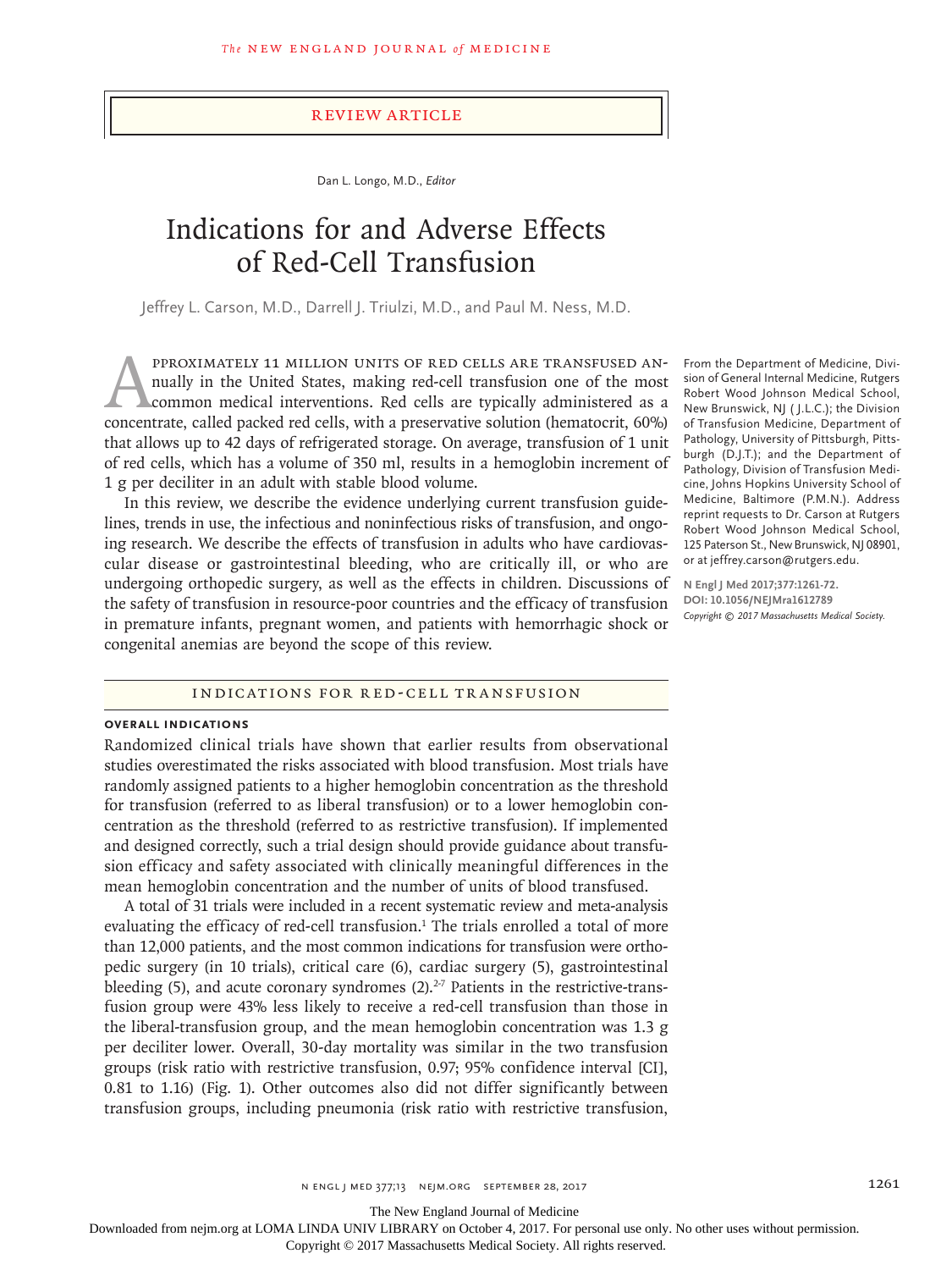| Study                                                                                                                                             | <b>Restrictive</b>           | Liberal  | Weight | Risk Ratio (95% CI)                                |                      |  |  |
|---------------------------------------------------------------------------------------------------------------------------------------------------|------------------------------|----------|--------|----------------------------------------------------|----------------------|--|--|
|                                                                                                                                                   | no. of events/total no.<br>% |          |        |                                                    |                      |  |  |
| Lotke et al., 1999                                                                                                                                | 0/62                         | 0/65     |        |                                                    |                      |  |  |
| Blair et al., 1986                                                                                                                                | 0/26                         | 2/24     | 0.4    |                                                    | $0.19(0.01 - 3.67)$  |  |  |
| Foss et al., 2009                                                                                                                                 | 5/60                         | 0/60     | 0.4    |                                                    | 11.00 (0.62-194.63)  |  |  |
| Carson et al., 1998                                                                                                                               | 1/42                         | 1/42     | 0.6    |                                                    | $1.00(0.06 - 15.47)$ |  |  |
| DeZern et al., 2016                                                                                                                               | 1/59                         | 2/30     | 0.6    |                                                    | $0.25(0.02 - 2.69)$  |  |  |
| Webert et al., 2008                                                                                                                               | 1/29                         | 2/31     | 0.6    |                                                    | $0.53(0.05 - 5.58)$  |  |  |
| Cooper et al., 2011                                                                                                                               | 2/23                         | 1/21     | 0.6    |                                                    | $1.83(0.18 - 18.70)$ |  |  |
| Carson et al., 2013                                                                                                                               | 7/55                         | 1/55     | 0.7    |                                                    | 7.00 (0.89-55.01)    |  |  |
| Parker, 2013                                                                                                                                      | 5/100                        | 3/100    | 1.5    |                                                    | $1.67(0.41 - 6.79)$  |  |  |
| Bracey et al., 1999                                                                                                                               | 3/215                        | 6/222    | 1.6    |                                                    | $0.52(0.13 - 2.04)$  |  |  |
| Bush et al., 1997                                                                                                                                 | 4/50                         | 4/49     | 1.7    |                                                    | $0.98(0.26 - 3.70)$  |  |  |
| Hébert et al., 1995                                                                                                                               | 8/33                         | 9/36     | 3.8    |                                                    | $0.97(0.42 - 2.22)$  |  |  |
| de Almeida et al., 2015                                                                                                                           | 23/101                       | 8/97     | 4.5    |                                                    | $2.76$ (1.30-5.87)   |  |  |
| Lacroix et al., 2007                                                                                                                              | 14/320                       | 14/317   | 4.7    |                                                    | $0.99(0.48 - 2.04)$  |  |  |
| Hajjar et al., 2010                                                                                                                               | 15/249                       | 13/253   | 4.8    |                                                    | $1.17(0.57 - 2.41)$  |  |  |
| Gregersen et al., 2015                                                                                                                            | 21/144                       | 12/140   | 5.4    |                                                    | $1.70(0.87 - 3.32)$  |  |  |
| Walsh et al., 2013                                                                                                                                | 12/51                        | 16/49    | 5.8    |                                                    | $0.72(0.38 - 1.36)$  |  |  |
| Jairath et al., 2015                                                                                                                              | 14/257                       | 25/382   | 5.8    |                                                    | $0.83$ (0.44-1.57)   |  |  |
| Murphy et al., 2015                                                                                                                               | 26/1000                      | 19/1003  | 6.5    |                                                    | $1.37(0.76 - 2.46)$  |  |  |
| Villanueva et al., 2013                                                                                                                           | 19/416                       | 34/417   | 7.2    |                                                    | $0.56(0.32 - 0.97)$  |  |  |
| Carson et al., 2011                                                                                                                               | 43/1009                      | 52/1007  | 10.5   |                                                    | $0.83$ (0.56-1.22)   |  |  |
| Hébert et al., 1999                                                                                                                               | 78/418                       | 98/420   | 14.7   |                                                    | $0.80(0.61 - 1.04)$  |  |  |
| Holst et al., 2014                                                                                                                                | 168/502                      | 175/496  | 18.0   |                                                    | $0.95(0.80 - 1.13)$  |  |  |
| Total                                                                                                                                             | 470/5221                     | 497/5316 | 100.0  |                                                    | $0.97(0.81 - 1.16)$  |  |  |
| Heterogeneity: tau <sup>2</sup> =0.04; chi <sup>2</sup> =29.75, df=21 (P=0.10); l <sup>2</sup> =29%<br>Test for overall effect: $z=0.29$ (P=0.77) |                              |          |        | 0.1<br>1.0<br>0.002<br>10                          | 500                  |  |  |
|                                                                                                                                                   |                              |          |        | <b>Liberal Better</b><br><b>Restrictive Better</b> |                      |  |  |
| Figure 1. Clinical Trials Comparing the Effect of Restrictive versus Liberal Transfusion on 30-Day Mortality.                                     |                              |          |        |                                                    |                      |  |  |

Data are from a meta-analysis of 31 studies, of which 23 reported 30-day mortality.<sup>1</sup> Risk ratios were calculated with the use of the Mantel–Haenszel test. The blue boxes indicate risk ratios, and the size of each box is proportional to the sample size of the corresponding study. CI denotes confidence interval, and df degrees of freedom; I<sup>2</sup> is the percentage of total variation that is due to heterogeneity rather than chance.

0.94; 95% CI, 0.80 to 1.11), myocardial infarction (risk ratio, 1.08; 95% CI, 0.74 to 1.60), and congestive heart failure (risk ratio, 0.78; 95% CI, 0.45 to 1.35). In addition, long-term mortality, with a mean of 3.1 years of follow-up, was similar in the two groups (hazard ratio for liberal transfusion as compared with restrictive transfusion, 1.09; 95% CI, 0.95 to 1.25) in one trial.8

Many trials have used a restrictive transfusion threshold of 7 g per deciliter or 8 g per deciliter.<sup>9</sup> Among the trials assessing 30-day mortality, the results with a threshold of 7 g per deciliter were similar to those with a threshold of 8 g per deciliter (test for differences,  $P=0.56$ ;  $I^2=0\%$ ). However, most of the trials using 7 g per deciliter as the threshold for restrictive transfusion involved patients in intensive care units (ICUs), whereas the trials using 8 g per deciliter as the threshold

involved patients with various diagnoses. Therefore, it may not be appropriate to generalize the results of trials that used the lower threshold to clinical settings in the trials using the higher threshold. It is possible that mortality is not influenced by a lower transfusion threshold, but the rate of myocardial infarction (in patients with preexisting cardiovascular disease or in those undergoing cardiac surgery) or recovery of functional capacity (in patients undergoing orthopedic surgery) could be adversely affected by a transfusion threshold of 7 g per deciliter rather than 8 g per deciliter.

# **Indications for Subgroups of Patients** *Adults with Cardiovascular Disease*

The risk of death is strongly associated with the level of anemia and is increased among patients

The New England Journal of Medicine

Downloaded from nejm.org at LOMA LINDA UNIV LIBRARY on October 4, 2017. For personal use only. No other uses without permission.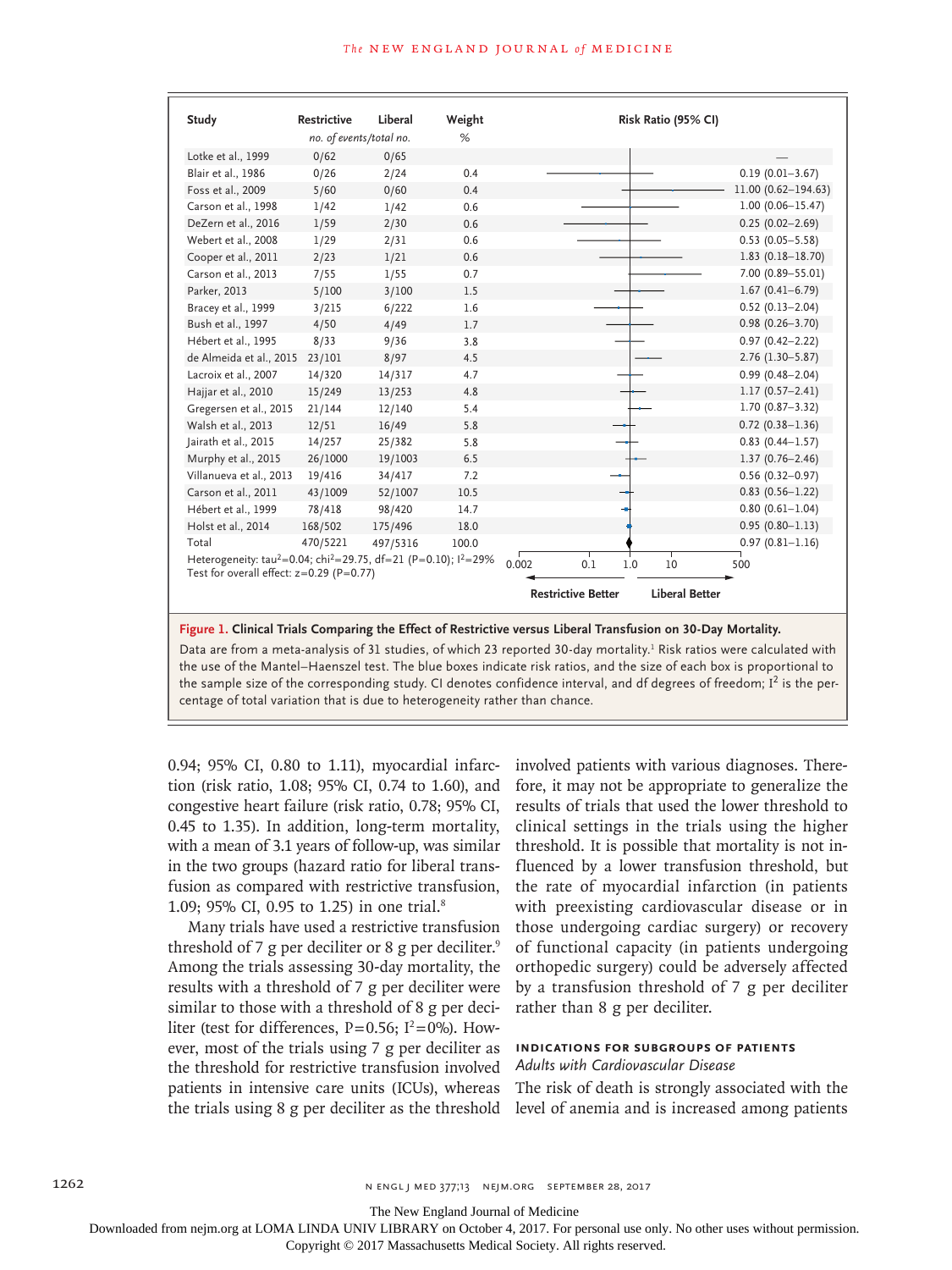with cardiovascular disease.<sup>10,11</sup> Thus, it follows that patients with cardiovascular disease might benefit from a higher transfusion threshold.

Overall, restrictive transfusion is not associated with an increased risk of myocardial infarction; however, there is some evidence supporting a benefit of liberal transfusion in patients with underlying cardiovascular disease. In a trial involving 2007 patients undergoing cardiac surgery, 90-day mortality was higher in the restrictivetransfusion group than in the liberal-transfusion group (4.2% vs. 2.6%; hazard ratio, 1.64; 95% CI, 1.00 to 2.67;  $P=0.045$ ), although short-term outcomes (30-day mortality, myocardial infarction, and others) were similar in the two groups.7 In a pilot trial involving 110 patients with acute ischemic heart disease, 7 deaths occurred in the restrictive-transfusion group, as compared with 1 death in the liberal-transfusion group (absolute risk difference, 11.2 percentage points; 95% CI, 1.5 to 20.8;  $P = 0.08$  with adjustment for age).<sup>12</sup> In a cluster-randomized trial involving 936 patients with gastrointestinal bleeding, there was a trend toward increased mortality among patients with underlying ischemic heart disease; mortality was 3% with liberal transfusion but 12% with restrictive transfusion (absolute difference, 10.7 percentage points; 95% CI, -9.8 to 31.2; P=0.11 for interaction).<sup>13</sup> In contrast, in a trial involving 2016 patients with cardiovascular disease or risk factors for it who were undergoing hip-fracture repair, mortality was similar with liberal transfusion and restrictive transfusion (5.2% and 4.3%, respectively; odds ratio, 1.23; 95% CI, 0.71 to 2.12).4 Several trials are under way to address this question of restrictive versus liberal transfusion in patients with cardiovascular disease: Transfusion Requirements in Cardiac Surgery III (TRICS III; ClinicalTrials.gov number, NCT02042898), with a projected sample of 5000 patients; Cost-Effectiveness and Cost-Utility of Liberal vs. Restrictive Red Blood Cell Transfusion Strategies in Patients with Acute Myocardial Infarction and Anaemia (REALITY; NCT02648113), with a projected sample of 630 patients; and Myocardial Ischemia and Transfusion (MINT; NCT02981407), with a projected sample of 3500 patients.

A meta-analysis of selected trials that provided data on patients with cardiovascular disease showed no difference in mortality between the liberal and restrictive transfusion thresholds,

but an increase in the risk of myocardial infarction, acute coronary syndrome, or cardiac arrest was associated with restrictive transfusion (4.5% vs. 2.5%; risk ratio, 1.78; 95% CI, 1.18 to 2.70).<sup>14</sup> These results should be interpreted with caution because not all trials that enrolled patients with cardiovascular disease were included in this analysis. Furthermore, it may not be appropriate to combine data from patients who had preexisting coronary artery disease with data from those with acute coronary syndromes, since the risks associated with anemia and efficacy of transfusion may be different; patients with active ischemia often undergo cardiac interventions and intensive pharmacologic treatment, whereas those with preexisting cardiovascular disease are heterogeneous with respect to disease severity and may have undefined cardiovascular disease. This analysis also did not include patients undergoing cardiac surgery.

### *Adults with Gastrointestinal Bleeding*

Three trials involving a total of 1522 patients with gastrointestinal bleeding showed that mortality was lower with a restrictive transfusion threshold than with a liberal transfusion threshold (risk ratio, 0.65; 95% CI, 0.43 to 0.97; difference in rate of transfusion, 24.5 percentage points).1,5,13,15 Rebleeding also was lower with a restrictive transfusion threshold (risk ratio, 0.54; 95% CI, 0.51 to 0.93). The rebleeding rate in the liberal-transfusion group may have been higher because of increased intravascular pressure from a higher volume of fluid (blood), leading to rupture of thrombus at the site of the bleeding vessel.

## *Other Subgroups of Adults*

Five trials involving a total of 2840 patients in ICUs, including 998 patients with septic shock,<sup>6</sup> showed no significant difference in mortality between the two transfusion thresholds (risk ratio with restrictive transfusion, 0.97; 95% CI, 0.75 to 1.25; absolute difference in rate of transfusion, 36.3 percentage points). $1$  Similarly, the mortality rates in five trials involving a total of 2831 patients undergoing orthopedic surgery were similar with the two transfusion thresholds, although they were slightly higher with restrictive transfusion (risk ratio, 1.27; 95% CI, 0.72 to 2.25; absolute difference in rate of transfusion, 54.7 percentage points).<sup>1</sup>

The New England Journal of Medicine

Downloaded from nejm.org at LOMA LINDA UNIV LIBRARY on October 4, 2017. For personal use only. No other uses without permission.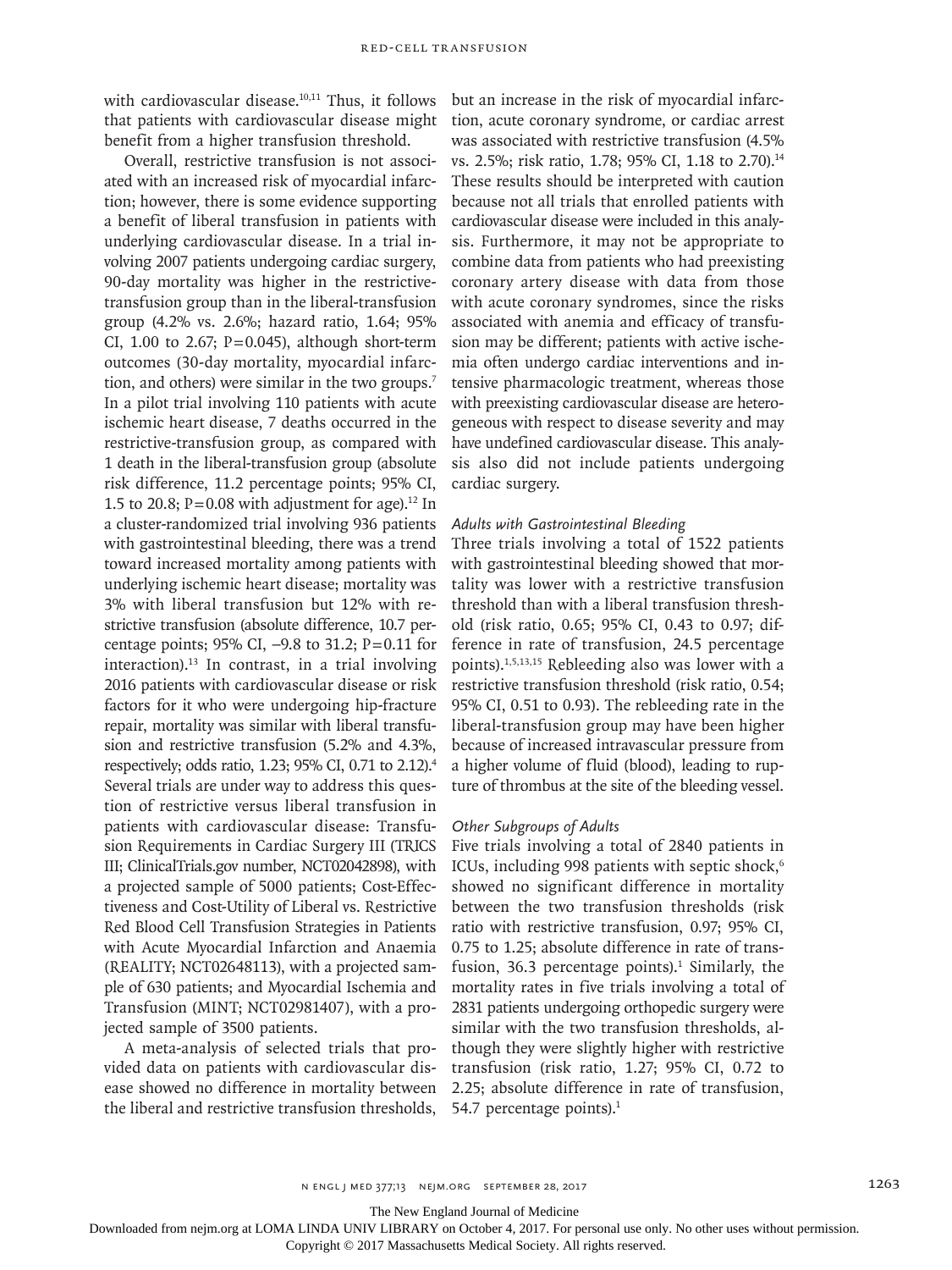# *Children*

Only one trial has evaluated a hemoglobin concentration of less than 9.5 g per deciliter as a threshold for transfusion in children. That trial, involving 637 children in ICUs, compared a restrictive transfusion threshold of 7 g per deciliter with a liberal threshold of 9.5 g per deciliter. $3$ There was no difference in either the primary outcome of new or progressive multiple-organ dysfunction syndrome (12% in both groups; absolute risk reduction with the restrictive strategy, 0.4 percentage points; 95% CI, −4.6 to 5.4) or mortality. Another trial involving children (Transfusion of Prematures Trial [TOP; NCT01702805]) is under way.

## Guidelines a nd **RECOMMENDATIONS**

Multiple guidelines for red-cell transfusion have been published in the past 5 years (Table 1), and their quality has been assessed.<sup>25</sup> Most guidelines advise a restrictive transfusion threshold of 7 to 8 g per deciliter in asymptomatic patients. Several of the guidelines recommend that transfusion not be based on the hemoglobin concentration alone but also on consideration of overall clinical status, the patient's preference, and alternative therapies.9,17,23,24 The guidelines differ widely for patients with acute coronary syndromes, recommending a transfusion threshold of 7 g of hemoglobin per deciliter,<sup>20</sup> 8 g per deciliter,<sup>16,20,23,26</sup> 9 g per deciliter,<sup>22</sup> or 10 g per deciliter.19 We do not have high-quality evidence to guide decisions about transfusion in patients with acute coronary syndromes,<sup>9</sup> since only two small pilot trials, involving a total of 154 patients, $12,27$  have been published.

Overall, the clinical-trial data clearly show the safety of a restrictive threshold of 7 to 8 g of hemoglobin per deciliter in most patients. We advise following AABB (formerly the American Association of Blood Banks) guidelines (one of us is a coauthor of these guidelines), which recommend using the restrictive transfusion threshold that was tested in clinical trials: 8 g of hemoglobin per deciliter in patients with preexisting cardiovascular disease and those undergoing cardiac or orthopedic surgery and 7 g per deciliter in most other patients, including those in ICUs. It is important to recognize that adequate evidence from clinical trials is lacking for transfusion strategies in many subgroups of patients, including patients with acute coronary syndromes, those with long-term dependence on transfusion, and patients with hematologic disorders, cancer, thrombocytopenia, or acute neurologic disorders.<sup>9</sup> We also advise that in making decisions about transfusion, other clinical factors, including hemodynamic status, rate of bleeding, symptoms, and overall status of the patient, be considered in addition to the hemoglobin concentration. Physiological or laboratory biomarkers for guiding decisions about transfusion have not been established. Except in cases of acute bleeding, the physician should prescribe only 1 unit of red cells at a time and should measure the hemoglobin concentration and perform a clinical assessment before administering additional blood transfusions.

# TRENDS IN THE USE OF RED-CELL Transfusions

Red cells are the most commonly transfused blood component in developed countries. Despite predictions that red-cell use could increase as the U.S. population ages, with greater use of transfusions in patients who have cancer or cardiac disease, the number of red-cell transfusions has fallen from a high of almost 15 million units in 2008 to approximately 12 million units in 2015 (Fig. 2). Red-cell transfusions over time have fallen from 50 units per 1000 population in 2008 to approximately 40 units per 1000 population in 2013.28,30 The increasing adoption of patient-focused blood-management programs in hospitals worldwide accounts for most of these decreases.<sup>31</sup>

Patient-focused blood-management programs have taken advantage of the evidence, cited above, that restrictive red-cell transfusion practices are safe. In an effort to reduce red-cell transfusions, these programs have promoted the adoption of surgical techniques that reduce blood loss and the administration of hemostatic agents such as tranexamic acid, with better hemostatic monitoring through the use of thromboelastography.32 Rates of red-cell transfusion in the United States are still among the highest in developed countries, suggesting that patientfocused blood-management programs have ad-

The New England Journal of Medicine

Downloaded from nejm.org at LOMA LINDA UNIV LIBRARY on October 4, 2017. For personal use only. No other uses without permission.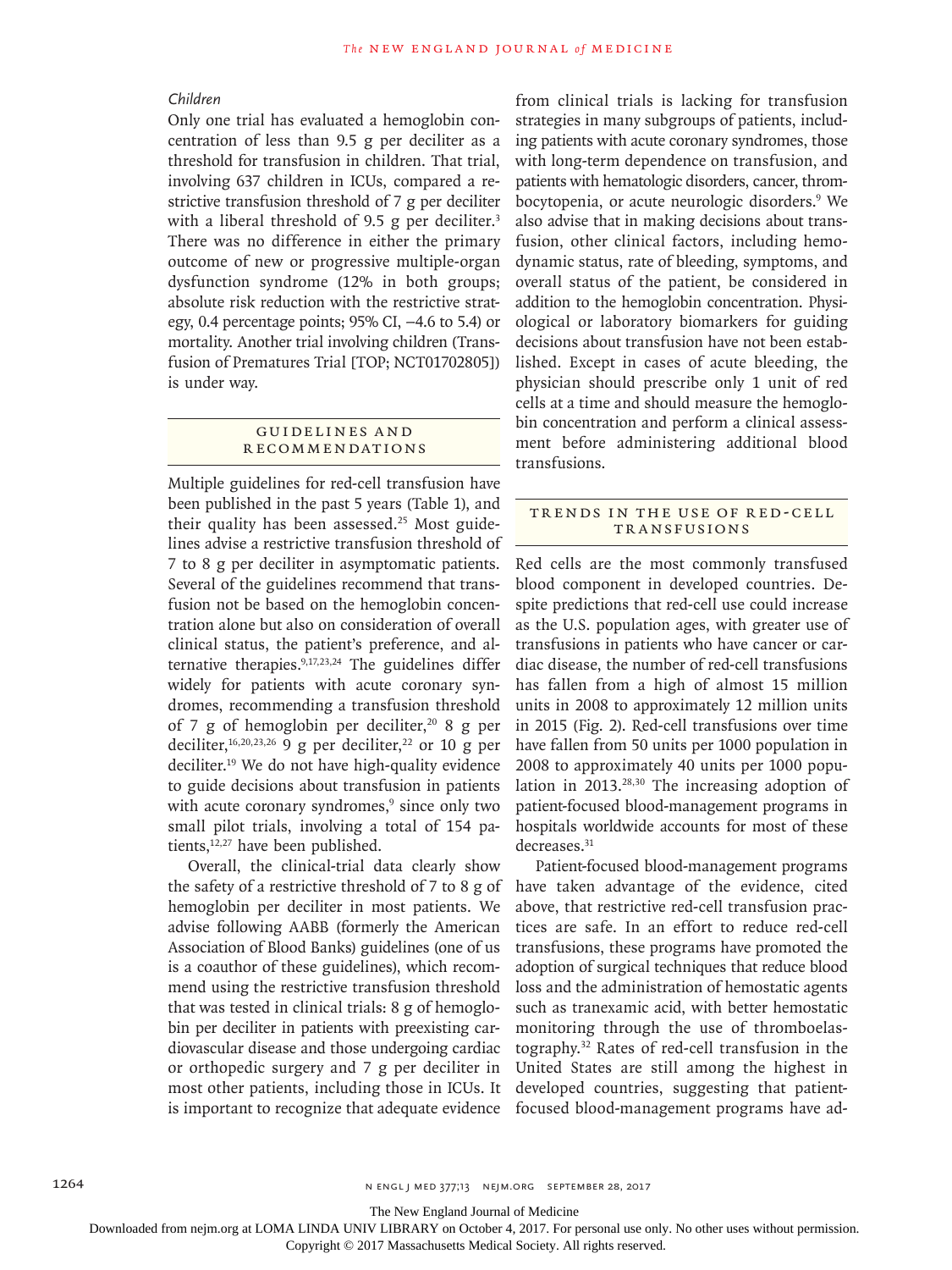ditional capacity to reduce unnecessary blood transfusions (Fig. 3). However, U.S. medical practice, with major programs for trauma resuscitation and aggressive programs of solid-organ and stem-cell transplantation, may explain the persistently high rates of red-cell transfusion in the United States.

# Improving Safety

#### **Transfusion-Transmitted Diseases**

In developed countries, the risk of a disease transmitted by transfused red-cell concentrates has become very small (Fig. 4), with a risk of less than 1 in 1 million for the pathogens of greatest concern, including the human immunodeficiency virus (HIV) and hepatitis C virus (HCV). $38$  Although it is always possible that a new infectious agent will be introduced into the blood supply, current blood-collection programs use a combination of a medical history from volunteer donors, limited physical examinations, geographic and travel exclusions for areas where disease is known to be endemic and testing is not practical or of proven efficacy, and a battery of serologic and nucleic acid tests to reduce the risk of infectious complications. Volunteer blood donations in the United States are tested for syphilis (despite the absence of recent documented cases), 39 hepatitis B virus (HBV),<sup>40</sup> HIV,<sup>41</sup> human T-cell lymphotropic virus,<sup>42</sup> HCV,<sup>41</sup> West Nile virus,<sup>43</sup> and Chagas' disease,<sup>44</sup> with the recent addition of testing for Zika virus.<sup>45</sup> Although the tests are performed to eliminate infectious units from the blood supply, some of the tests are more likely to identify previous infections (in particular, syphilis or hepatitis B, with the latter indicated by the presence of hepatitis B core antibody). Initial testing for these agents is performed with the use of serologic methods that have been enhanced over time with new generations of assays that have improved sensitivity and specificity. For additional recipient safety, nucleic acid testing is performed for HBV, HCV, HIV, West Nile virus, and Zika virus. Donor red cells can also be tested for antibody to cytomegalovirus for patients at high risk, but leukoreduced red cells are considered equally safe with respect to the risk of cytomegalovirus.<sup>46</sup> Bacterial infections, a major problem in platelets that are stored at room temperature, are not a major concern in

red cells stored in refrigerators.<sup>47</sup> U.S. donors are not tested for malaria, but infectious donors are eliminated on the basis of travel exclusions.<sup>48</sup> Babesia infection is becoming recognized as a growing problem (associated with 15 to 20% mortality) in some areas of the United States, such as New England, and testing programs are currently being evaluated for possible implementation.49-51 Other agents also under study include dengue virus,<sup>52</sup> chikungunya virus,<sup>53</sup> and hepatitis  $E$  virus.<sup>54</sup>

# **Pathogen Reduction**

Pathogen-reduction technology represents a proactive approach to improving blood safety by broadly inactivating potential infectious agents in the blood component. This technology is now available in the United States for platelets and plasma.55 Several systems are under study for the treatment of red cells, using chemical processing with an alkylating agent (S-303) and glutathione (Intercept, Cerus) or a combination of riboflavin and ultraviolet light (Mirasol, Terumo BCT). Neither system is licensed in the United States. The advantages of pathogen-reduction technology would include reduction of residual infections with viruses, bacteria, or parasites that are not detected by current testing systems and prevention of some infections that have not yet been recognized as transmitting disease through transfusion. Pathogen-reduction technology will also inactivate white cells in blood that are not removed by leukoreduction filters, eliminating the need to irradiate red cells in order to prevent transfusion-associated graft-versus-host disease and potentially reducing the risk of febrile nonhemolytic transfusion reactions.<sup>56</sup> It is also anticipated that pathogen-reduction technology could eliminate some of the current donor travel exclusions and testing for some agents for which the risk of breakthrough infections is very low. In vitro studies have shown that pathogen-reduction technology kills high levels of viruses and bacteria in red cells, and a clinical study showed that whole blood treated with riboflavin and ultraviolet light reduced malaria transmission.57 These safety advantages of treating red cells with pathogen-reduction technology will need to be weighed against some degree of cell damage and the likelihood of increased costs of such treatment.

The New England Journal of Medicine

Downloaded from nejm.org at LOMA LINDA UNIV LIBRARY on October 4, 2017. For personal use only. No other uses without permission.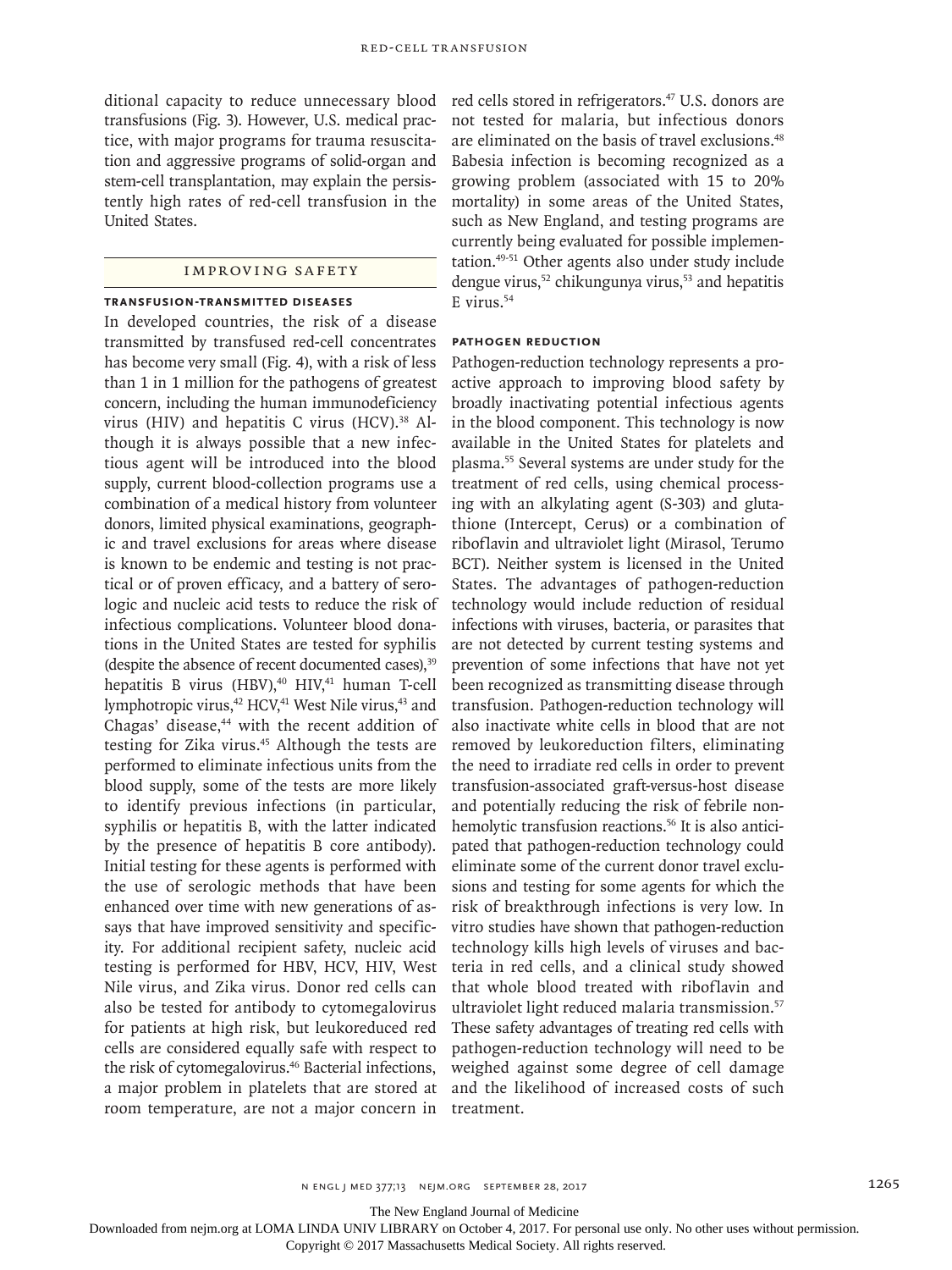| Table 1. Red-Cell Transfusion Guidelines Published between 2012 and 2017.*      |                                                                                                                                                                                                                                                                                          |                                                                                                                                         |                                                                                                                                                                                                                                |                                                                                                                                                                                                |  |  |  |
|---------------------------------------------------------------------------------|------------------------------------------------------------------------------------------------------------------------------------------------------------------------------------------------------------------------------------------------------------------------------------------|-----------------------------------------------------------------------------------------------------------------------------------------|--------------------------------------------------------------------------------------------------------------------------------------------------------------------------------------------------------------------------------|------------------------------------------------------------------------------------------------------------------------------------------------------------------------------------------------|--|--|--|
| Sponsor and Year                                                                | Recommended Hemoglobin Concentration as Threshold for Transfusion                                                                                                                                                                                                                        | <b>Comments</b>                                                                                                                         |                                                                                                                                                                                                                                |                                                                                                                                                                                                |  |  |  |
|                                                                                 | Overall                                                                                                                                                                                                                                                                                  | Subgroups                                                                                                                               | Cardiovascular Disease                                                                                                                                                                                                         |                                                                                                                                                                                                |  |  |  |
| AABB, 2016 <sup>9</sup>                                                         | Restrictive transfusion threshold of<br>7 g/dl for hospitalized adults who<br>are hemodynamically stable, in-<br>cluding critically ill patients, and<br>8 g/dl for patients undergoing<br>orthopedic or cardiac surgery<br>and those with preexisting car-<br>diovascular disease       | No recommendation for patients<br>with acute coronary syndromes<br>or thrombocytopenias or for those<br>requiring long-term transfusion | 8 g/dl in patients with preexisting<br>cardiovascular disease                                                                                                                                                                  | Good practice includes consider-<br>ation of overall clinical situa-<br>tion, patient's preference,<br>and alternative therapies, in<br>addition to hemoglobin con-<br>centration              |  |  |  |
| National Guideline Centre.<br>$2016^{16}$                                       | Restrictive transfusion threshold of<br>7 g/dl, with target of 7-9 g/dl for<br>patients without major hemor-<br>rhage                                                                                                                                                                    | Patients with major hemorrhage,<br>acute coronary syndromes, or<br>chronic anemia are excluded                                          | Consider a transfusion threshold of<br>8 g/dl, with target of 8-10 g/dl after<br>transfusion for patients with acute<br>coronary syndromes; further re-<br>search required for patients with<br>chronic cardiovascular disease | Transfuse single unit in patients<br>without active bleeding; re-<br>assess after each single-unit<br>transfusion                                                                              |  |  |  |
| American Society of<br>Anesthesiologists,<br>201517                             | Restrictive transfusion threshold of<br>6-10 g/dl, with consideration of<br>potential or ongoing bleeding, in-<br>travascular volume status, signs<br>of organ ischemia, and adequacy<br>of cardiopulmonary reserve                                                                      |                                                                                                                                         |                                                                                                                                                                                                                                | Transfuse single unit; multimodal<br>protocols or algorithms may<br>help reduce use of blood prod-<br>ucts; however, no single algo-<br>rithm or protocol can be rec-<br>ommended at this time |  |  |  |
| <b>British Committee</b><br>for Standards in<br>Haematology, 2014 <sup>18</sup> | For adults with myelodysplastic syn-<br>dromes, the transfusion threshold<br>should be individualized                                                                                                                                                                                    |                                                                                                                                         |                                                                                                                                                                                                                                |                                                                                                                                                                                                |  |  |  |
| National Comprehensive<br>Cancer Network, 2013 <sup>19</sup>                    | In patients with cancer and asymp-<br>tomatic anemia, restrictive trans-<br>fusion threshold of 7-9 g/dl; in<br>patients with symptomatic ane-<br>mia, transfuse to correct hemo-<br>dynamic instability and maintain<br>adequate oxygen delivery, with<br>transfusion goal of 8-10 g/dl |                                                                                                                                         | Use threshold of 10 g/dl for patients<br>with acute coronary syndromes<br>or acute MI                                                                                                                                          |                                                                                                                                                                                                |  |  |  |
| American College of<br>Physicians, 2013 <sup>20</sup>                           | Guidelines focused on patients with<br>heart disease; current evidence<br>does not support benefit of liberal<br>transfusion in patients with as-<br>ymptomatic anemia and heart<br>disease                                                                                              |                                                                                                                                         | Use threshold of 7-8 g/dl in hospital-<br>ized patients with coronary heart<br>disease, including patients with<br>acute coronary syndromes                                                                                    |                                                                                                                                                                                                |  |  |  |

*The*

new england journal

*o f*

medicine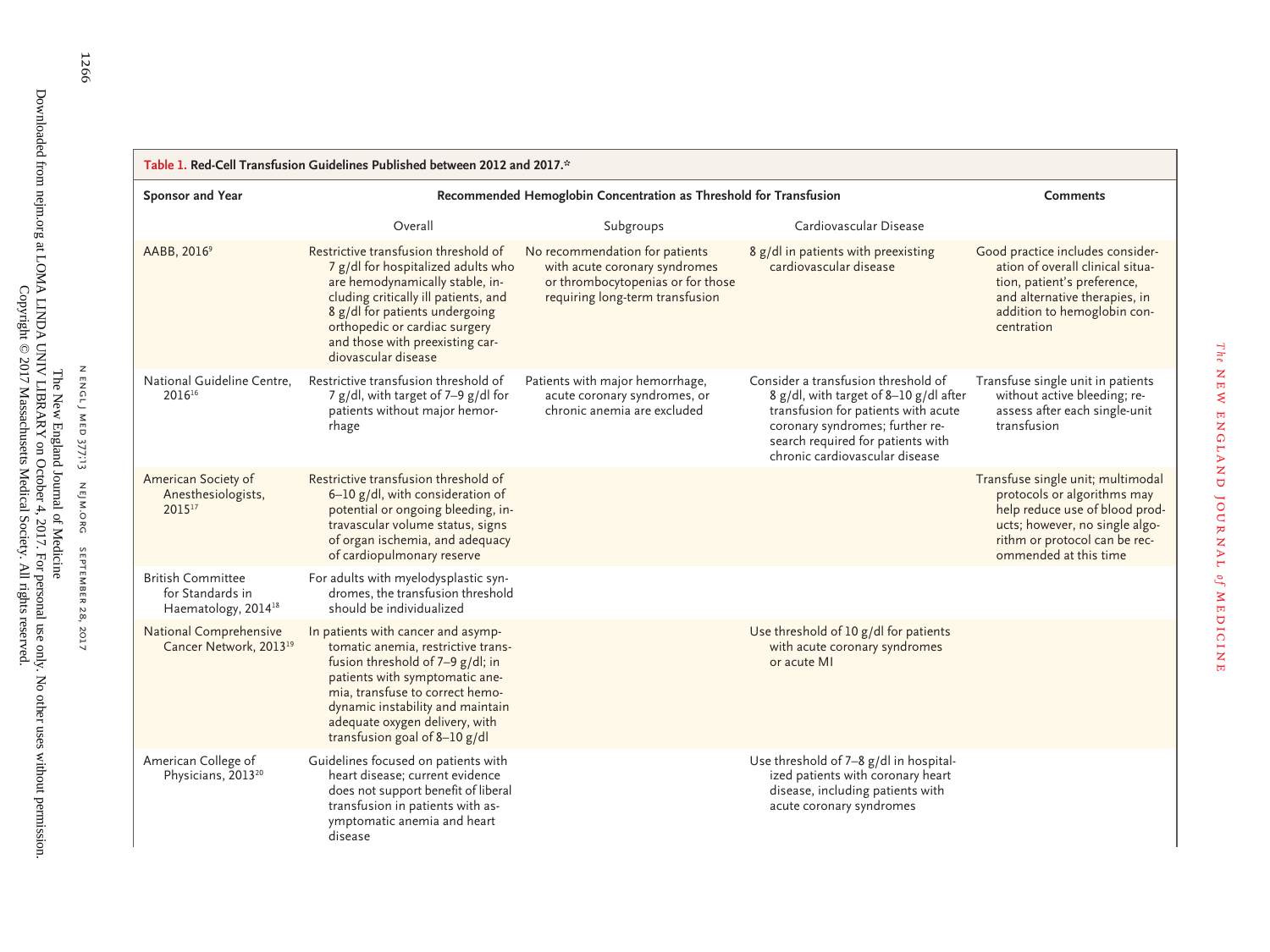| <b>Surviving Sepsis Campaign</b><br>Guidelines Committee,<br>including the Pediatric<br>Subgroup, 2013 <sup>21</sup>  | In adults with sepsis, in the absence<br>of hypoperfusion, myocardial<br>ischemia, severe hypoxemia,<br>acute hemorrhage, and ischemic<br>coronary artery disease, provide<br>transfusion when the hemoglobin<br>concentration is $<$ 7.0 g/dl                                                                                                                           |                                                                                                                                                                                                                                                                                                                                                                                                                                                                           | Recommendations exclude patients<br>with acute or chronic ischemic<br>heart disease                                                                                                                                           |                                                                                                                                                                                    |
|-----------------------------------------------------------------------------------------------------------------------|--------------------------------------------------------------------------------------------------------------------------------------------------------------------------------------------------------------------------------------------------------------------------------------------------------------------------------------------------------------------------|---------------------------------------------------------------------------------------------------------------------------------------------------------------------------------------------------------------------------------------------------------------------------------------------------------------------------------------------------------------------------------------------------------------------------------------------------------------------------|-------------------------------------------------------------------------------------------------------------------------------------------------------------------------------------------------------------------------------|------------------------------------------------------------------------------------------------------------------------------------------------------------------------------------|
| <b>British Committee</b><br>for Standards in<br>Haematology, 2013 <sup>22</sup>                                       | In critically ill adults, use transfusion<br>threshold of 7 g/dl or lower,<br>with a target hemoglobin range<br>of 7-9 g/dl, unless specific coex-<br>isting conditions or acute illness-<br>related factors modify clinical de-<br>cision making; transfusion trigger<br>should not exceed 9 g/dl in most<br>critically ill patients                                    | In early resuscitation of patients with<br>severe sepsis, if there is clear<br>evidence of inadequate oxygen<br>delivery, use target threshold of<br>9-10 g/dl; during later stages of<br>severe sepsis, use 7 g/dl threshold<br>with target of $7-9$ g/dl; for patients<br>with traumatic brain injury, use<br>target threshold of 7-9 g/dl; for<br>patients with traumatic brain injury<br>and evidence of cerebral ischemia or<br>stroke, use target threshold >9 g/dl | In critically ill patients with stable<br>angina, use threshold of 7 g/dl; in<br>patients with acute coronary syn-<br>dromes, use threshold of 8-9 g/dl                                                                       | Do not use transfusion to assist<br>in weaning patient from me-<br>chanical ventilation when<br>hemoglobin >7 g/dl                                                                 |
| Patient Blood Management<br>Guidelines: Modules<br>1-4. National Blood<br>Authority, Australia,<br>2012 <sup>23</sup> | Restrictive transfusion level should<br>not be dictated by hemoglobin<br>concentration alone but should<br>also be based on assessment<br>of clinical status; threshold of<br><7 g/dl likely to be appropriate;<br>threshold of 7-9 g/dl should be<br>based on need to relieve clinical<br>symptoms and signs of anemia;<br>threshold of >9 g/dl generally not<br>needed |                                                                                                                                                                                                                                                                                                                                                                                                                                                                           | Threshold of $<$ 8 g/dl may be associated<br>with reduced mortality; effect of<br>threshold of 8-10 g/dl is uncertain<br>and may be associated with increased<br>risk of recurrent MI; threshold<br>>10 g/dl is not advisable |                                                                                                                                                                                    |
| <b>KDIGO Clinical Practice</b><br>Guideline for Anemia in<br>Chronic Kidney Disease,<br>2012 <sup>24</sup>            | For patients with chronic kidney dis-<br>ease: transfusion in those with<br>nonacute anemia should be based<br>not on an arbitrary hemoglobin<br>concentration but on symptoms<br>of anemia; transfuse when rapid<br>correction of anemia is required<br>to stabilize the patient's condition<br>(e.g., acute hemorrhage, unstable<br>coronary artery disease)           |                                                                                                                                                                                                                                                                                                                                                                                                                                                                           |                                                                                                                                                                                                                               | Data from randomized, controlled<br>trials are lacking for patients<br>with chronic kidney disease;<br>therefore, transfusion guide-<br>lines are based on observa-<br>tional data |

Red-Cell Transfusion

RED-CELL TRANSFUSION

\* KDIGO denotes Kidney Disease: Improving Global Outcomes, and MI myocardial infarction.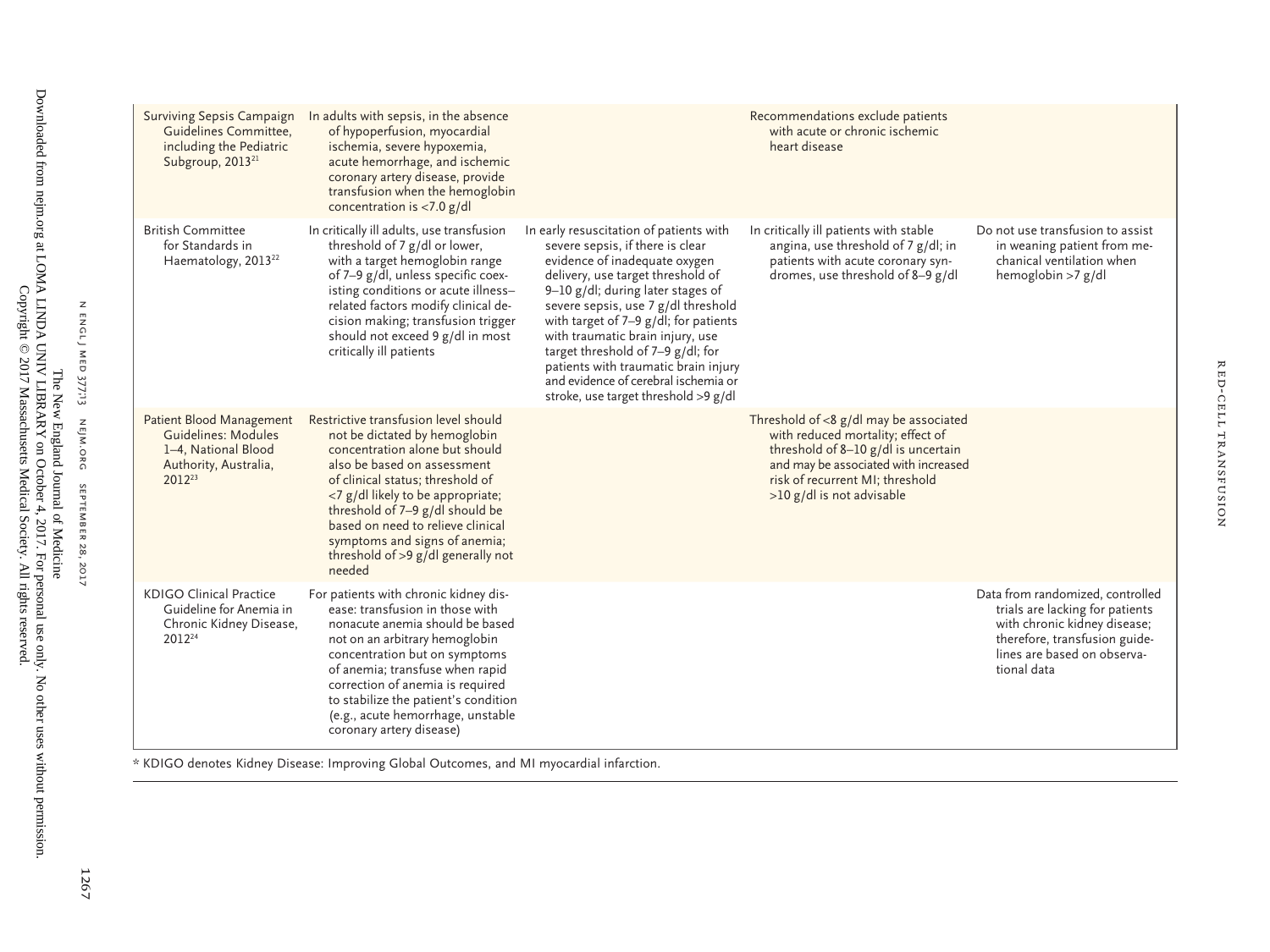

#### **Figure 2. Trends in U.S. Blood Supplies and Use, 2008–2015.**

Shown are data on the total available supply of whole blood or red cells (total units collected minus units lost because of reactive test results and other production factors), the total number of units transfused, and the rate of transfusion per 100,000 U.S. population. Data for 2013 are from the Blood Collection, Utilization, and Patient Blood Management Survey, conducted by the AABB28; 2015 data are from the Centers for Disease Control and Pre-

# **Noninfectious Hazards of Transfusion**

Because the infectious risks of red-cell transfusion in Western countries are at an all-time low, the noninfectious hazards have become the primary transfusion complications observed in clinical practice. The most important of these risks are shown in Figure 4. Historically, mild fever, chills, and allergic reactions were the most common reactions, reported in approximately 0.5 to 1% of transfusion episodes. With improvements in recognition and reporting of complications, transfusion-associated circulatory overload is now among the most common hazards of transfusion, reported in 1 to 5% of transfusion episodes.<sup>58,59</sup> Transfusion-associated circulatory overload is characterized by a cardiogenic pulmonary edema resulting in acute respiratory distress. This reaction occurs most commonly in patients who already have fluid overload as a result of congestive or coronary artery heart disease or acute renal failure.58 Diagnostic criteria for transfusionassociated circulatory overload include the develop-



**Figure 3. Transfusion Rates in the United States in 2013 and 2015, as Compared with Rates in Other Developed Countries.**

The number above each bar is the number of transfused red-cell units per 1000 population. Transfusion rates in the United States in 2013 and 2015 are compared with the most recent data on transfusion rates in Europe (2013).33 The U.S. rate of transfusion in 2013, 41.0 units per 1000 population, is the midpoint of the rates estimated separately on the basis of the 2013 AABB Blood Collection, Utilization, and Patient Blood Management Survey<sup>28</sup> (40.3 units per 1000) and the 2013 Centers for Disease Control and Prevention (CDC) NBCUS (41.7 units per 1000).<sup>29</sup> The U.S. rate of transfusion in 2015, 34.5 units per 1000, is based on the 2015 NBCUS.<sup>30</sup> The data shown are for distributed (D) or transfused (T) units of blood, which are typically nearly equivalent.

Downloaded from nejm.org at LOMA LINDA UNIV LIBRARY on October 4, 2017. For personal use only. No other uses without permission. Copyright © 2017 Massachusetts Medical Society. All rights reserved.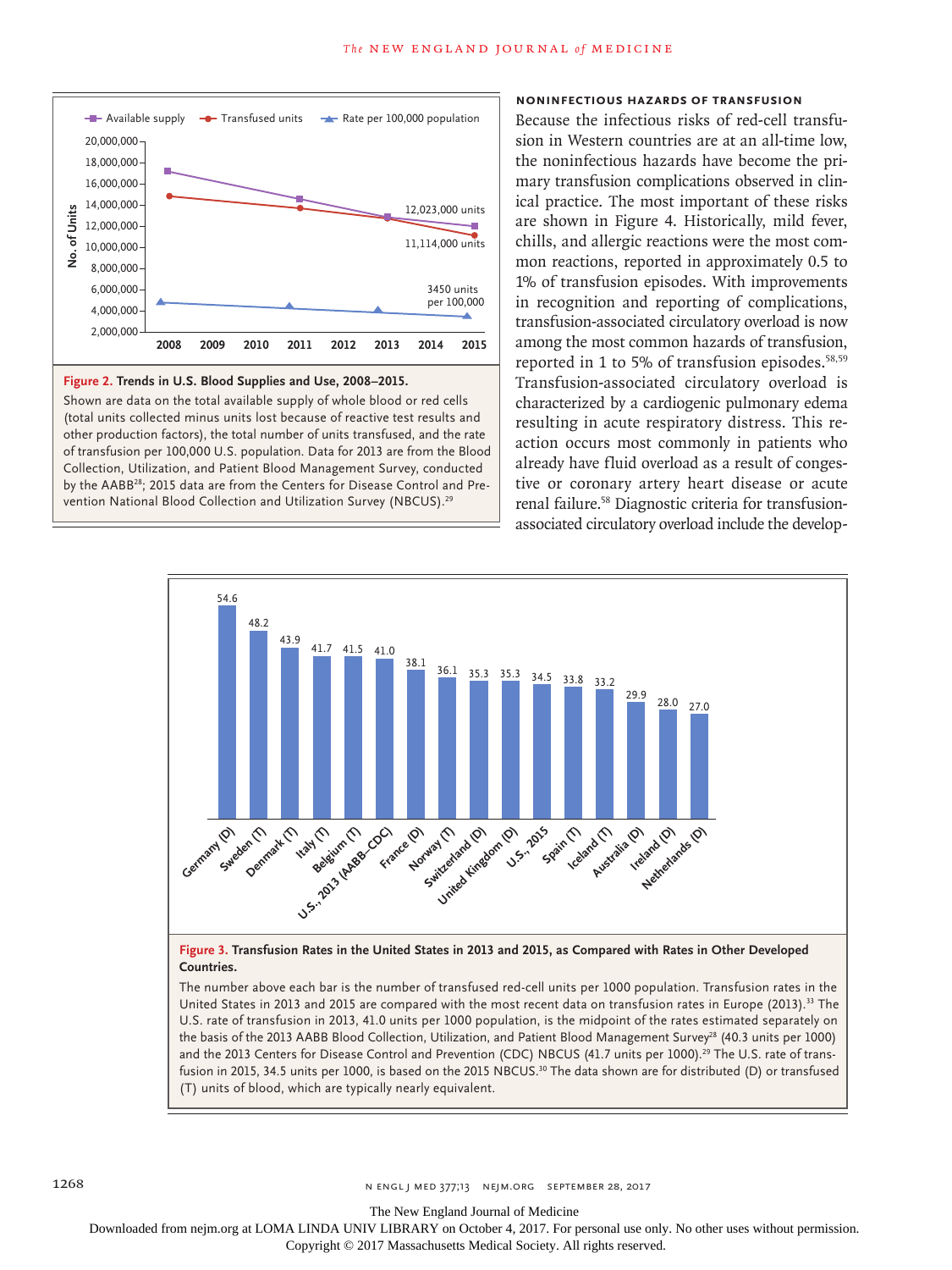ment or exacerbation of respiratory distress within 6 to 12 hours after transfusion, with evidence of fluid overload, pulmonary edema, an enlarged cardiac silhouette, elevated brain natriuretic peptide levels, a positive fluid balance, and a response to diuretics.<sup>60,61</sup> Prevention and treatment of transfusion-associated circulatory overload include transfusing the minimum number of components, slowing the rate of transfusion (maximum rate, 4 hours per component), and administering diuretics before or between transfusions.<sup>62</sup>

A less common cause of respiratory distress is transfusion-related acute lung injury, a noncardiogenic pulmonary edema occurring within 6 hours after transfusion and characterized by hypoxemia and bilateral pulmonary infiltrates on chest films.63 The diagnosis is made in the absence of other risk factors for the acute respiratory distress syndrome and can be quite difficult to establish, particularly in critically ill patients. On the basis of the most current data, the risk of transfusion-related acute lung injury across all blood components is estimated at 1 case per 12,000 units.<sup>64</sup> Transfusion-related acute lung injury is reversible in most cases within 24 to 96 hours after cessation of the transfusion and is successfully managed with supportive care. The pathogenesis is primarily mediated by leukoagglutinating antibodies in donor plasma, although causes not mediated by antibodies are postulated in up to  $20\%$  of cases.<sup>63,65</sup> With the adoption of mitigation strategies, the risk of transfusionrelated acute lung injury associated with transfusion of plasma-rich components (plasma and platelets) has decreased dramatically over the past 10 years.<sup>66</sup> The risk with red cells and lesser amounts of plasma is much lower, and the numbers of deaths reported to the Food and Drug Administration (FDA) that were attributed to acute lung injury associated with transfusion of red cells have not changed during this period.<sup>67</sup>

Hemolytic transfusion reactions may be acute (i.e., immediate) or delayed. Immediate reactions are mainly due to administration of ABOincompatible red cells as a result of human error in blood sampling or patient identification. Preformed complement-binding antibodies mediate intravascular hemolysis, with frequent acute renal failure and mortality ranging from 8 to 44%, depending on how much incompatible blood is transfused.68 These transfusion reactions account



**Figure 4. Infectious and Noninfectious Adverse Effects of Red-Cell Transfusions as Compared with Other, Unrelated Risks.**

Adverse effects of transfusions (black boxes) are shown per transfused unit of red cells, except for transfusion-associated circulatory overload (TACO), which is per transfusion episode. For unrelated risks (blue boxes), the risk of an airplane death is per flight,<sup>34</sup> the risk of death from lightning is per year,<sup>35</sup> the risk of death from a motor vehicle accident is per 10,000 persons,<sup>36</sup> and the risk of death from medical error is per hospital admission.<sup>37</sup> AHTR denotes acute hemolytic transfusion reaction, DHTR delayed hemolytic transfusion reaction, FNHTR febrile nonhemolytic transfusion reaction, HBV hepatitis B virus, HCV hepatitis C virus, and TRALI transfusion-related acute lung injury.

for approximately six to nine deaths reported annually to the FDA.69 Delayed hemolytic transfusion reactions are mediated by non-ABO antibody levels that fall below the limit detectable in pretransfusion testing when the patient is transfused with red cells expressing the cognate antigen. An anamnestic response can ensue 3 to 21 days after transfusion, with a spike in the antibody titer and extravascular destruction of the transfused red cells. As a result of the slower rate of extravascular red-cell removal in the spleen, delayed hemolytic transfusion reactions generally are less severe than immediate reactions and are not associated with permanent renal failure or death.

A rare but often fatal complication is transfusion-associated graft-versus-host disease, which is due to engraftment of viable donor T cells from the blood component in a susceptible recipient. The T cells mediate a graft-versus-host reaction like that seen in allogeneic hematopoietic stemcell transplantation, with the added feature of pancytopenia and a resistance to therapy resulting in high mortality (>90%). This severe complication can be prevented by irradiation of blood components, which inactivates T cells in the

The New England Journal of Medicine

Downloaded from nejm.org at LOMA LINDA UNIV LIBRARY on October 4, 2017. For personal use only. No other uses without permission.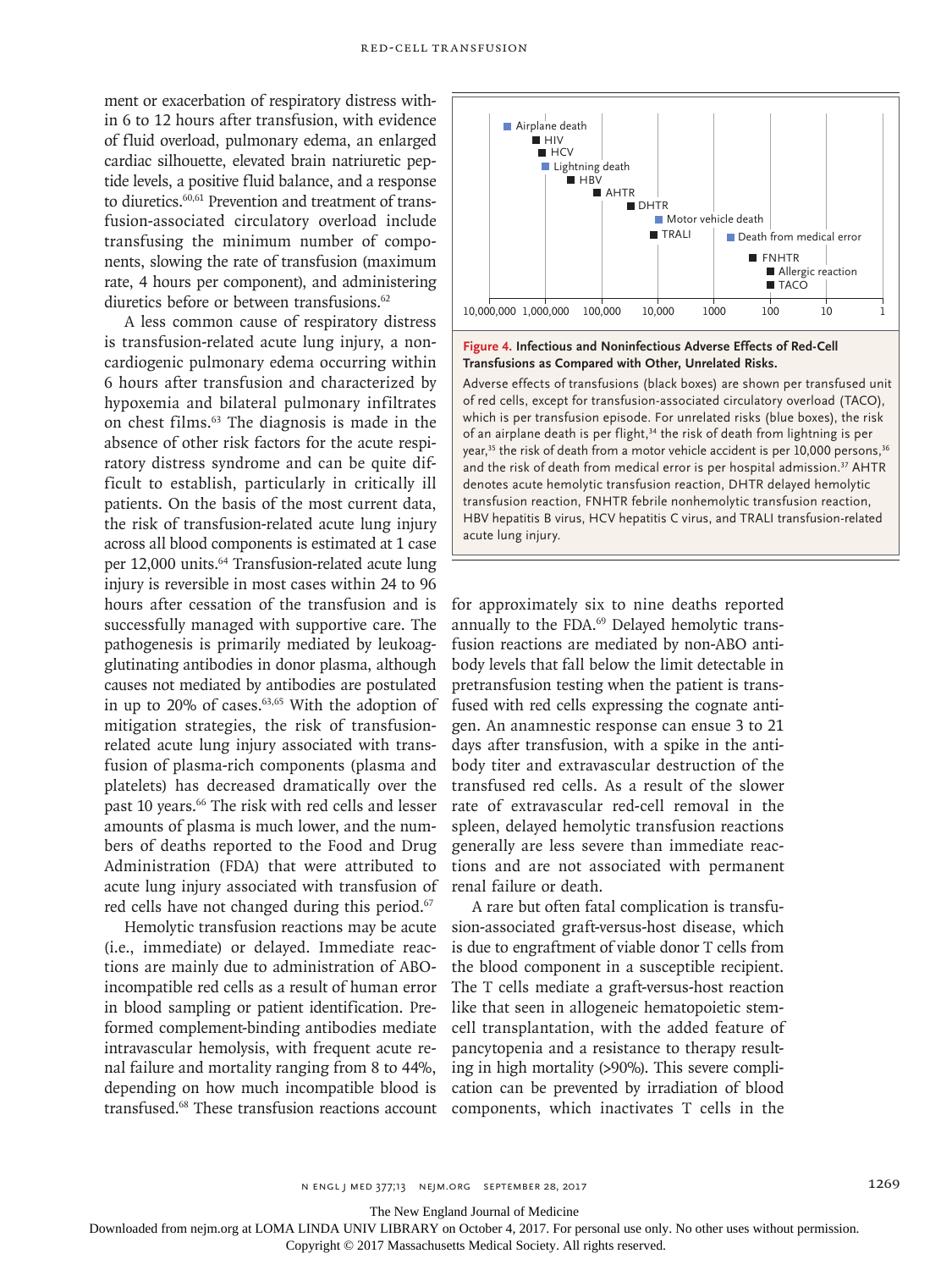blood components. Other hazards of transfusion include iron overload, anaphylaxis, and immunomodulation.

Transfusion-associated iron overload occurs in patients with congenital or acquired anemia requiring long-term red-cell support. Each unit of packed red cells contains about 250 mg of iron. Accumulated iron can result in damage to the heart, liver, and endocrine organs. Transfusionassociated iron overload can be diagnosed by means of liver biopsy or noninvasively by means of magnetic resonance imaging or serum ferritin testing. Chelation therapy is the main treatment approach.<sup>70</sup>

Immunomodulation encompasses a wide variety of immunologic sequelae of allogeneic blood transfusion. Many of the effects are attenuated by using leukoreduced blood components, which account for more than 90% of red-cell and platelet transfusions in the United States. The extent to which the immunomodulatory effects of transfusion alter clinical outcomes remains a matter of controversy.<sup>71</sup>

Finally, massive transfusion can be associated with a number of complications, including hypothermia, hyperkalemia, dilutional coagulopathy, and citrate toxicity.<sup>72</sup> Citrate anticoagulant is quickly metabolized in the liver, but when sufficient citrate is transfused rapidly or there is liver failure, it can bind to divalent cations, resulting in hypocalcemia and hypomagnesemia. Hepatic metabolism of citrate to bicarbonate can result in metabolic alkalosis. Massively transfused patients require close laboratory and clinical monitoring to identify these complications.

### Future Research

New technologies are being developed to aid in making decisions about transfusion of red cells. The hemoglobin concentration reflects the oxygencarrying capacity of blood but does not indicate the level of tissue oxygenation. Noninvasive methods of directly assessing tissue oxygenation are being studied<sup>73-76</sup> and may be combined with plasma measurements, such as lactate<sup>75</sup> or base deficit,<sup>73</sup> to better identify the need for red-cell transfusion. Effective and safe alternatives to red cells in the form of hemoglobin-based oxygen carriers remain elusive. Decades of laboratory and clinical research have yet to yield an FDA-approved product<sup>77</sup>; however, clinical trials are proceeding with first-generation and next-generation hemoglobin-based oxygen carriers (NCT02684474 and NCT01881503).<sup>78</sup> Finally, advances in cellular engineering have made the production of red cells in vitro from hematopoietic stem cells a tantalizing concept. Small volumes have been produced in bioreactors, but the feasibility of scaling up to a clinical dose of 200 ml per unit has yet to be demonstrated.79,80

Dr. Carson reports receiving grant support from Terumo BCT; Dr. Triulzi, receiving advisory board fees from Carmell and Fresenius Kabi and fees for serving on a data and safety monitoring board from Cerus Corporation; Dr. Ness, receiving fees for serving as scientific advisor from Terumo BCT and New Health Sciences. No other potential conflict of interest relevant to this article was reported.

Disclosure forms provided by the authors are available with the full text of this article at NEJM.org.

We thank Dr. Barbee Whitaker of the AABB Center for Patient Safety for providing data on red-cell supplies and transfusion rates.

#### **References**

**1.** Carson JL, Stanworth SJ, Roubinian N, et al. Transfusion thresholds and other strategies for guiding allogeneic red blood cell transfusion. Cochrane Database Syst Rev 2016;10:CD002042.

**2.** Hébert PC, Wells G, Blajchman MA, et al. A multicenter, randomized, controlled clinical trial of transfusion requirements in critical care. N Engl J Med 1999;340: 409-17.

**3.** Lacroix J, Hébert PC, Hutchison JS, et al. Transfusion strategies for patients in pediatric intensive care units. N Engl J Med 2007;356:1609-19.

**4.** Carson JL, Terrin ML, Noveck H, et al. Liberal or restrictive transfusion in highrisk patients after hip surgery. N Engl J Med 2011;365:2453-62.

**5.** Villanueva C, Colomo A, Bosch A, et al. Transfusion strategies for acute upper gastrointestinal bleeding. N Engl J Med 2013; 368:11-21.

**6.** Holst LB, Haase N, Wetterslev J, et al. Lower versus higher hemoglobin threshold for transfusion in septic shock. N Engl J Med 2014;371:1381-91.

**7.** Murphy GJ, Pike K, Rogers CA, et al. Liberal or restrictive transfusion after cardiac surgery. N Engl J Med 2015;372:997- 1008.

**8.** Carson JL, Sieber F, Cook DR, et al. Liberal versus restrictive blood transfusion strategy: 3-year survival and cause of death results from the FOCUS randomised controlled trial. Lancet 2015;385:1183-9.

**9.** Carson JL, Guyatt G, Heddle NM, et al. Clinical practice guidelines from the AABB: red blood cell transfusion thresholds and storage. JAMA 2016;316:2025-35. **10.** Carson JL, Duff A, Poses RM, et al. Effect of anaemia and cardiovascular disease on surgical mortality and morbidity. Lancet 1996;348:1055-60.

**11.** Shander A, Javidroozi M, Naqvi S, et al. An update on mortality and morbidity in patients with very low postoperative hemoglobin levels who decline blood transfusion (CME). Transfusion 2014;54:2688-95. **12.** Carson JL, Brooks MM, Abbott JD, et al. Liberal versus restrictive transfusion thresholds for patients with symptomatic coronary artery disease. Am Heart J 2013; 165(6):964-971.e1.

**13.** Jairath V, Kahan BC, Gray A, et al. Restrictive versus liberal blood transfusion for acute upper gastrointestinal bleeding (TRIGGER): a pragmatic, open-label, cluster randomised feasibility trial. Lancet 2015;386:137-44.

**14.** Docherty AB, O'Donnell R, Brunskill

1270 **n** engl j med and the state in the state of the state in the state in the state in the state in the state in the state in the state in the state in the state in the state in the state in the state in the state in the

The New England Journal of Medicine

Downloaded from nejm.org at LOMA LINDA UNIV LIBRARY on October 4, 2017. For personal use only. No other uses without permission.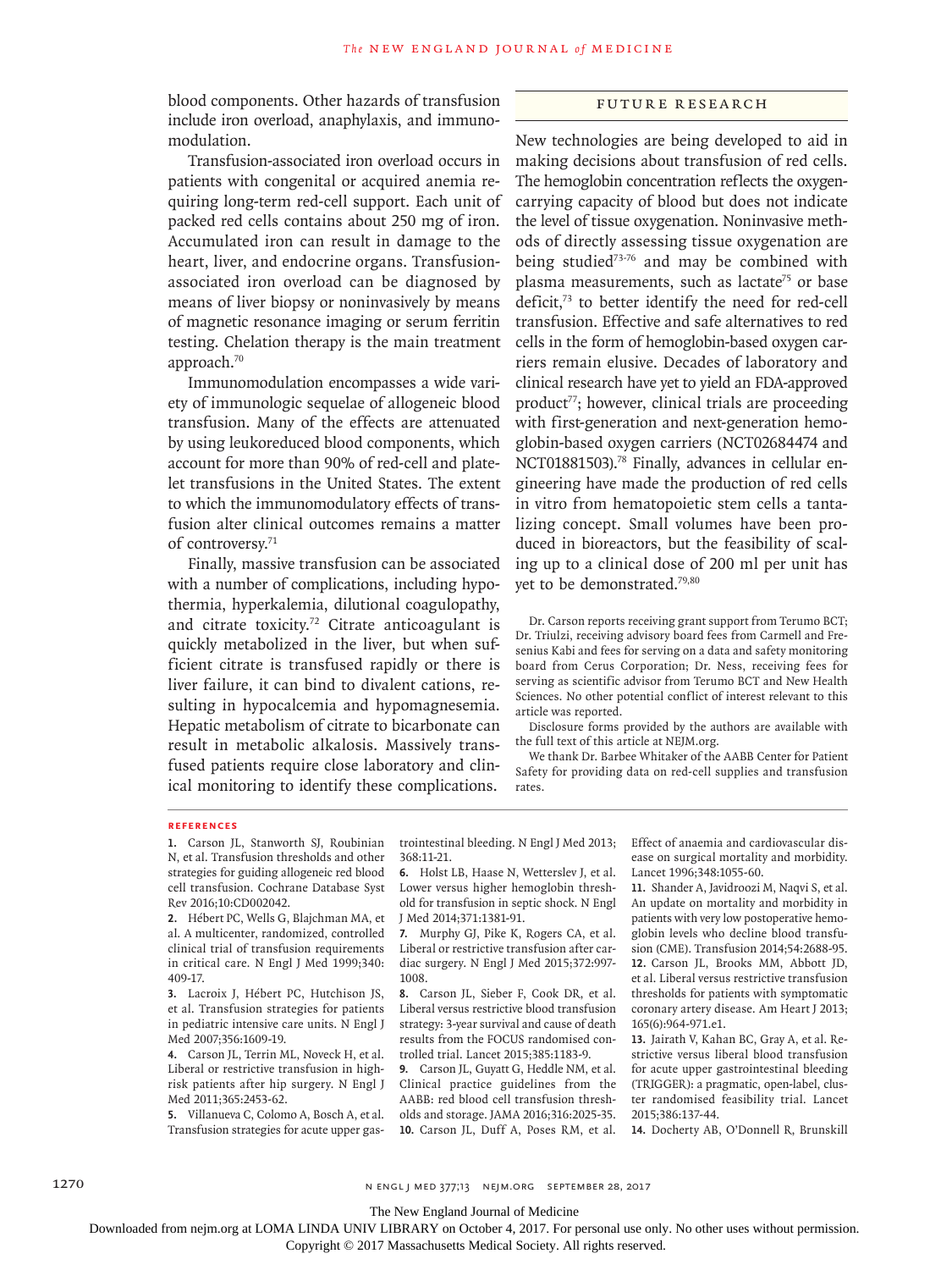S, et al. Effect of restrictive versus liberal transfusion strategies on outcomes in patients with cardiovascular disease in a noncardiac surgery setting: systematic review and meta-analysis. BMJ 2016;352:i1351. **15.** Blair SD, Janvrin SB, McCollum CN, Greenhalgh RM. Effect of early blood

transfusion on gastrointestinal haemorrhage. Br J Surg 1986;73:783-5. **16.** Blood transfusion. London: NICE (National Institute for Health and Care

Excellence), 2015 (https://www.nice.org.uk/ guidance/ng24).

**17.** American Society of Anesthesiologists Task Force on Perioperative Blood Management. Practice guidelines for perioperative blood management: an updated report by the American Society of Anesthesiologists Task Force on Perioperative Blood Management. Anesthesiology 2015; 122:241-75.

**18.** Killick SB, Carter C, Culligan D, et al. Guidelines for the diagnosis and management of adult myelodysplastic syndromes. Br J Haematol 2014;164:503-25.

**19.** NCCN clinical practice guidelines in oncology: cancer- and chemotherapyinduced anemia. Fort Washington, PA: National Comprehensive Cancer Network, 2013.

**20.** Qaseem A, Humphrey LL, Fitterman N, Starkey M, Shekelle P. Treatment of anemia in patients with heart disease: a clinical practice guideline from the American College of Physicians. Ann Intern Med 2013;159:770-9.

**21.** Dellinger RP, Levy MM, Rhodes A, et al. Surviving Sepsis Campaign: international guidelines for management of severe sepsis and septic shock, 2012. Intensive Care Med 2013;39:165-228.

**22.** Retter A, Wyncoll D, Pearse R, et al. Guidelines on the management of anaemia and red cell transfusion in adult critically ill patients. Br J Haematol 2013;160: 445-64.

**23.** Patient blood management guidelines. Lyneham, ACT: National Blood Authority Australia, 2012 (http://www.blood.gov.au/ pbm-guidelines).

**24.** Kidney Disease: Improving Global Outcomes (KDIGO) Anemia Work Group. KDIGO clinical practice guideline for anemia in chronic kidney disease. Kidney Int Suppl 2012;2:279-335.

**25.** Van Remoortel H, De Buck E, Dieltjens T, Pauwels NS, Compernolle V, Vandekerckhove P. Methodologic quality assessment of red blood cell transfusion guidelines and the evidence base of more restrictive transfusion thresholds. Transfusion 2016; 56:472-80.

**26.** Alexander J, Cifu AS. Transfusion of red blood cells. JAMA 2016;316:2038-9.

**27.** Cooper HA, Rao SV, Greenberg MD, et al. Conservative versus liberal red cell transfusion in acute myocardial infarction (the CRIT Randomized Pilot Study). Am J Cardiol 2011;108:1108-11.

**28.** Whitaker B, Rajbhandary S, Kleinman S, Harris A, Kamani N. Trends in United States blood collection and transfusion: results from the 2013 AABB Blood Collection, Utilization, and Patient Blood Management Survey. Transfusion 2016;56: 2173-83.

**29.** Chung KW, Basavaraju SV, Mu Y, et al. Declining blood collection and utilization in the United States. Transfusion 2016;56: 2184-92.

**30.** Ellingson KD, Sapiano MRP, Haass KA, et al. Continued decline in blood collection and transfusion in the United States-2015. Transfusion 2017;57:Suppl 2: 1588-98.

**31.** Leahy MF, Hofmann A, Towler S, et al. Improved outcomes and reduced costs associated with a health-system-wide patient blood management program: a retrospective observational study in four major adult tertiary-care hospitals. Transfusion 2017;57:1347-58.

**32.** Goodnough LT, Shander A. Patient blood management. Anesthesiology 2012; 116:1367-76.

**33.** The collection, testing and use of blood and blood components in Europe. 2013 report. Strasbourg, France: Council of Europe, European Directorate for the Quality of Medicines & Healthcare, 2016 (https://www.edqm.eu/sites/default/files/ the\_collection\_testing\_and\_use\_of\_blood \_and\_blood\_components\_in\_europe\_2013 .pdf).

**34.** PlaneCrashInfo.com. Causes of fatal accidents by decade. 2017 (http://www .planecrashinfo.com/cause.htm).

**35.** National Weather Service. How dangerous is lightning? 2017 (http://www .lightningsafety.noaa.gov/odds.shtml).

**36.** Miniño AM, Murphy SL, Xu J, Kochanek KD. Deaths: final data for 2008. Natl Vital Stat Rep 2011;59:1-126.

**37.** Kohn L. To err is human: an interview with the Institute of Medicine's Linda Kohn. Jt Comm J Qual Improv 2000;26: 227-34.

**38.** Zou S, Dorsey KA, Notari EP, et al. Prevalence, incidence, and residual risk of human immunodeficiency virus and hepatitis C virus infections among United States blood donors since the introduction of nucleic acid testing. Transfusion 2010; 50:1495-504.

**39.** Aberle-Grasse J, Orton SL, Notari E IV, et al. Predictive value of past and current screening tests for syphilis in blood donors: changing from a rapid plasma reagin test to an automated specific treponemal test for screening. Transfusion 1999;39:206-11.

**40.** Stramer SL, Wend U, Candotti D, et al. Nucleic acid testing to detect HBV infection in blood donors. N Engl J Med 2011; 364:236-47.

**41.** Stramer SL, Glynn SA, Kleinman SH, et al. Detection of HIV-1 and HCV infections among antibody-negative blood donors by nucleic acid–amplification testing. N Engl J Med 2004;351:760-8.

**42.** Ness PM, Nass CC. Blood donor testing for HIV-I/II and HTLV-I/II. Arch Pathol Lab Med 1994;118:337-41.

**43.** Busch MP, Caglioti S, Robertson EF, et al. Screening the blood supply for West Nile virus RNA by nucleic acid amplification testing. N Engl J Med 2005;353:460-7. **44.** Cantey PT, Stramer SL, Townsend RL, et al. The United States Trypanosoma cruzi Infection Study: evidence for vectorborne transmission of the parasite that causes Chagas disease among United States blood donors. Transfusion 2012; 52:1922-30.

**45.** Katz LM, Rossmann SN. Zika and the blood supply: a work in progress. Arch Pathol Lab Med 2017;141:85-92.

**46.** Blajchman MA, Goldman M, Freedman JJ, Sher GD. Proceedings of a consensus conference: prevention of post-transfusion CMV in the era of universal leukoreduction. Transfus Med Rev 2001; 15:1-20.

**47.** Brecher ME, Hay SN. Bacterial contamination of blood components. Clin Microbiol Rev 2005;18:195-204.

**48.** Mungai M, Tegtmeier G, Chamberland M, Parise M. Transfusion-transmitted malaria in the United States from 1963 through 1999. N Engl J Med 2001; 344:1973-8.

**49.** Bloch EM, Levin AE, Williamson PC, et al. A prospective evaluation of chronic Babesia microti infection in seroreactive blood donors. Transfusion 2016;56:1875- 82.

**50.** Moritz ED, Winton CS, Tonnetti L, et al. Screening for *Babesia microti* in the U.S. blood supply. N Engl J Med 2016;375: 2236-45.

**51.** Fang DC, McCullough J. Transfusiontransmitted Babesia microti. Transfus Med Rev 2016;30:132-8.

**52.** Stramer SL, Linnen JM, Carrick JM, et al. Dengue viremia in blood donors identified by RNA and detection of dengue transfusion transmission during the 2007 dengue outbreak in Puerto Rico. Transfusion 2012;52:1657-66.

**53.** Petersen LR, Stramer SL, Powers AM. Chikungunya virus: possible impact on transfusion medicine. Transfus Med Rev 2010;24:15-21.

**54.** Hoofnagle JH, Nelson KE, Purcell RH. Hepatitis E. N Engl J Med 2012;367:1237- 44.

**55.** McCullough J, Vesole DH, Benjamin RJ, et al. Therapeutic efficacy and safety of platelets treated with a photochemical process for pathogen inactivation: the SPRINT Trial. Blood 2004;104:1534-41.

**56.** Prowse CV. Component pathogen inactivation: a critical review. Vox Sang 2013; 104:183-99.

**57.** Allain JP, Owusu-Ofori AK, Assennato SM, Marschner S, Goodrich RP, Owusu-Ofori S. Effect of Plasmodium inactivation

n engl j med 377;13 nejm.org September 28, 2017 1271

The New England Journal of Medicine

Downloaded from nejm.org at LOMA LINDA UNIV LIBRARY on October 4, 2017. For personal use only. No other uses without permission.